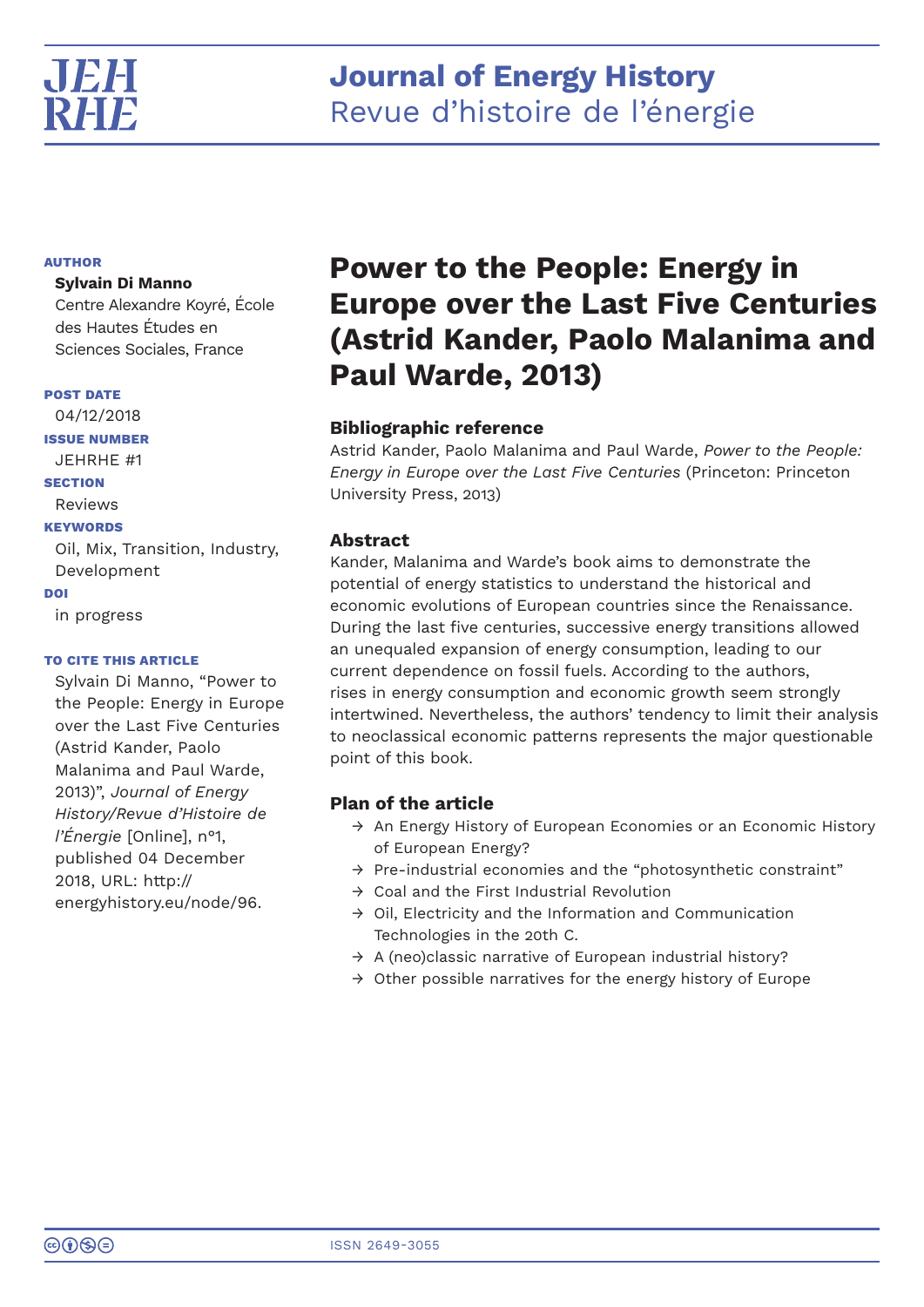

- The economic history of Europe since the sixteenth century has already led to extensive historical research coverage with divergent analytical viewpoints. Kander, Malanima and Warde do not attempt to summarize this research. More precisely, they aim to offer a new narrative of the history of modernity through the lens of energy consumption. According to them, historians and economists did not sufficiently put the stress on the historical role of energy in the shaping of our modern economies. Yet "all things need energy, and all actions are transformation of energy" (p.1). This statement illustrates clearly the intellectual approach of this book. Inasmuch as energy is at the heart of every human activity and natural process, any economic production in a specific historical society takes place within a broader energy economy that characterizes this society. From this point of view, the history of human economies can be studied as a history of energy dependence. This book concentrates on modern times, since this short period in history represented a very specific moment in terms of energy consumption. 1
- *Power to the People* is the result of an important work of data compilation achieved by the Long-Term Energy and Growth (LEG), an international research network dedicated to the production of comparable historical assets of energy consumption around the world (principally Western European countries). The database  $\mathfrak{D}$

that served as a reference for this book is freely accessible online on www.energyhistory.com. It represents a very impressive and useful work for historians, since the compilation of such quantitative data allowing international comparisons over several centuries is always a tricky (and sometimes hazardous) task. With these data, the authors wish to illustrate the decisive role played by the energy factor in the evolution of European economies in the last five centuries.

The major center of interest of this book is to understand the links between energy consumption and economic growth since the beginning of modern times. The main argument of the authors is that modern development would not have been possible without successive historical changes in the energy model of European economies. As argued by Edward Anthony Wrigley,**1** the industrialization of Europe meant a structural shift from an "*organic dependent*" to a "*fossil fuel dependent*" economy. But as the title suggests, the authors also show an interest in the links between the last centuries' energy transformations and people's rising "*empowerment*". Following Timothy Mitchell's analysis,**2** Kander, Malanima and Warde suggest that the increase of energy consumption participated in people's emancipation over time. This went mainly through the political power brought to energy workers by the first industrial revolution, and also through the reduction of working time supposedly brought by the consumer society.

The book is divided into three sections, in accordance with the traditional chronology of economic modernity: pre-industrial economies (from 1500 to 1800), the first industrial revolution (from 1800 to 1900), and the second and third industrial revolutions (twentieth century). Each part was written by one of the authors, depending on their historical expertise: Paolo Malanima on pre-industrial times, Paul Warde on the first industrial revolution, and Astrid Kander on the 4

**2** Timothy Mitchell, *Carbon Democracy: Political Power in the Age of Oil* (London - New York: Verso, 2011).

3

**<sup>1</sup>** Edward A. Wrigley, *Energy and the English Industrial Revolution* (Cambridge - New York: Cambridge University Press, 2010).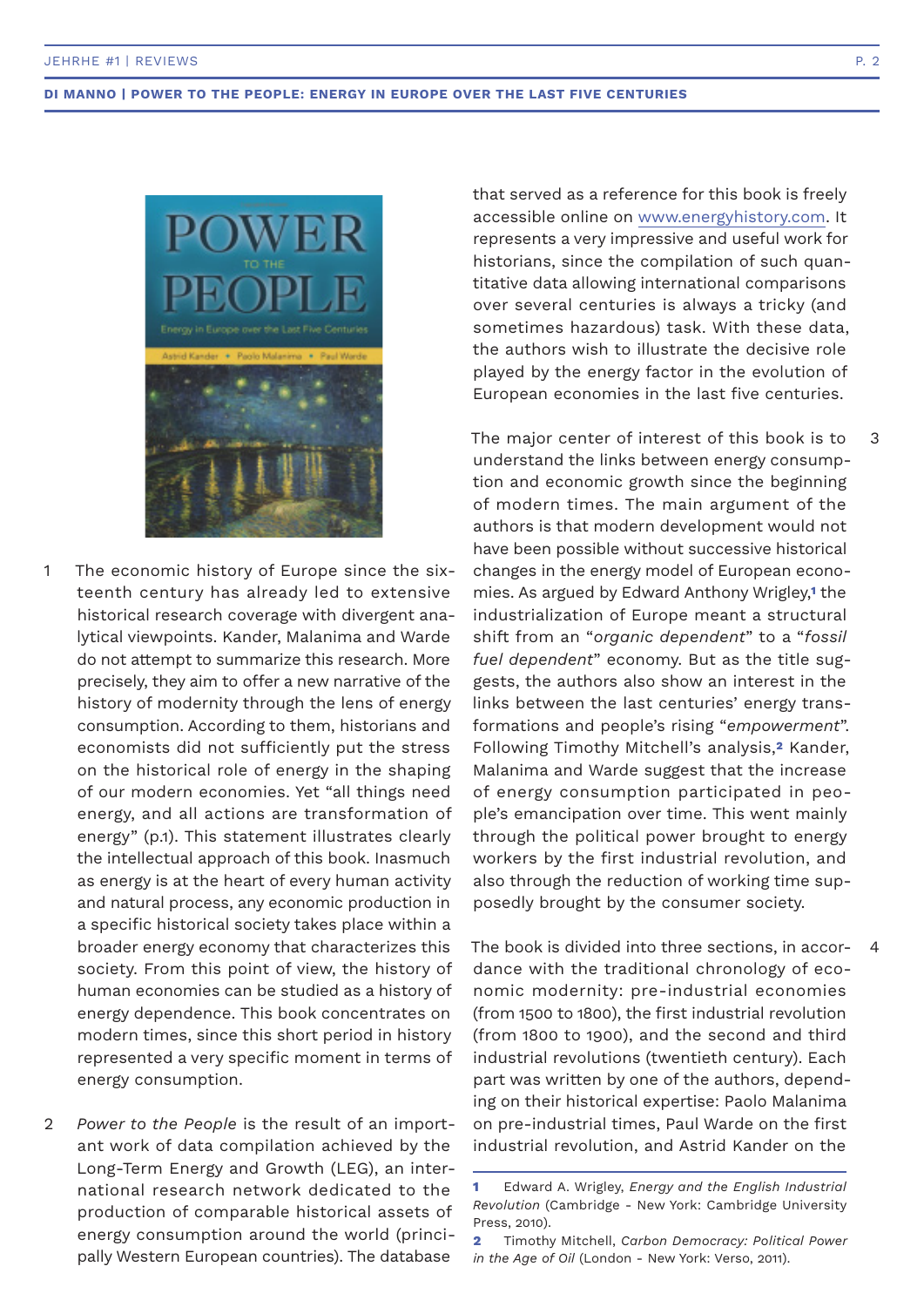twentieth century. In each historical phase, the authors try to identify what were the scale and the economic drivers (mainly technological breakthroughs) of the energy transitions that participated in reshaping the world.

# **AN ENERGY HISTORY OF EUROPEAN ECONOMIES OR AN ECONOMIC HISTORY OF EUROPEAN ENERGY?**

- This question could seem rhetorical, but it is worth raising. In order to well understand Kandler, Malanima and Warde's book, whose economic reasoning is sometimes complicated to follow, it is important to identify their fundamental concern. And one could argue that the latter is more of an economic nature than an historical one. Of course, the authors do not forget to mention the multiple changes that accompanied the energy transitions in European ways of living and in social relations, but this is not the core of their questioning. Their concern is to understand how the energy resources and devices participated in the successive phases of economic growth. In order to do so, they borrow several economic concepts that allow them to write their narrative of the energy revolutions. 5
- The most important of these notions is the "*development blocks*" as conceptualized by the Swedish economist Erik Dahmén.**3** It refers to a set of industrial products and technologies that are strongly interconnected in their economic development. They form a block in the sense that their economic path is codependent. For example, coal, steam engines and steel formed a major development block during the first industrial revolution because coal's success would not have happened without the steam engines' needs in coal. Those engines themselves needed cheap steel in order to be manufactured, and that would have been impossible without the new forging techniques using cheap coal. In order to follow the reciprocal influences of the products and techniques inside one development 6

block, the authors study their reciprocal price dynamics over time.

Following the very classic narrative of industrial history, inventions and innovations play a major role in Kandler, Malanima and Warde's story. The rise of coal, oil and electricity relied on major technical and scientific breakthroughs such as steam and petrol engines, that the authors call "*macro-inventions*". But they also attach importance to more local, daily and small-scale innovations in the overall process of industrial revolution, in accordance with the research of historians like Joel Mokyr**4** or David Edgerton**<sup>5</sup>** pointing out the economic role of "*micro-inventions*" and the persistence of old techniques in the new world. The numerous micro-inventions that made it possible to adapt the steam engine to factory machines where almost historically as important as the invention of the steam engine itself. 7

As the intellectual reasoning of Kander, Malanima and Warde is of an economic nature, they use several concepts that enable them to illustrate the classical laws of the market. These are mainly the "*market suction*" and "*market widening*" notions. While the former allows us to understand the rise in price of a good that is necessary for a specific production process (for example oil required by engines), the latter explains how low costs of a resource or a technical device can stimulate the use of new energy forms. 8

Finally, in order to write their quantitative history of energy, the authors created several markers that allow them to link the historical energy consumption to economic figures. The most important of these markers probably is "*energy intensity*", defined as the ratio between the total energy consumption of a country and its gross domestic product (GDP). It is then a useful way to quantify how much energy was 9

**<sup>4</sup>** Joel Mokyr, *The Lever of Riches: Technological Creativity and Economic Progress* (New York: Oxford University Press, 1990).

**<sup>3</sup>** Erik Dahmén, "'Development Blocks' in Industrial Economics", *Industrial Dynamics*, vol. 10, 1989, 109–21.

**<sup>5</sup>** David Edgerton, *The Shock of the Old: Technology and Global History* (New York: Oxford University Press, 2006).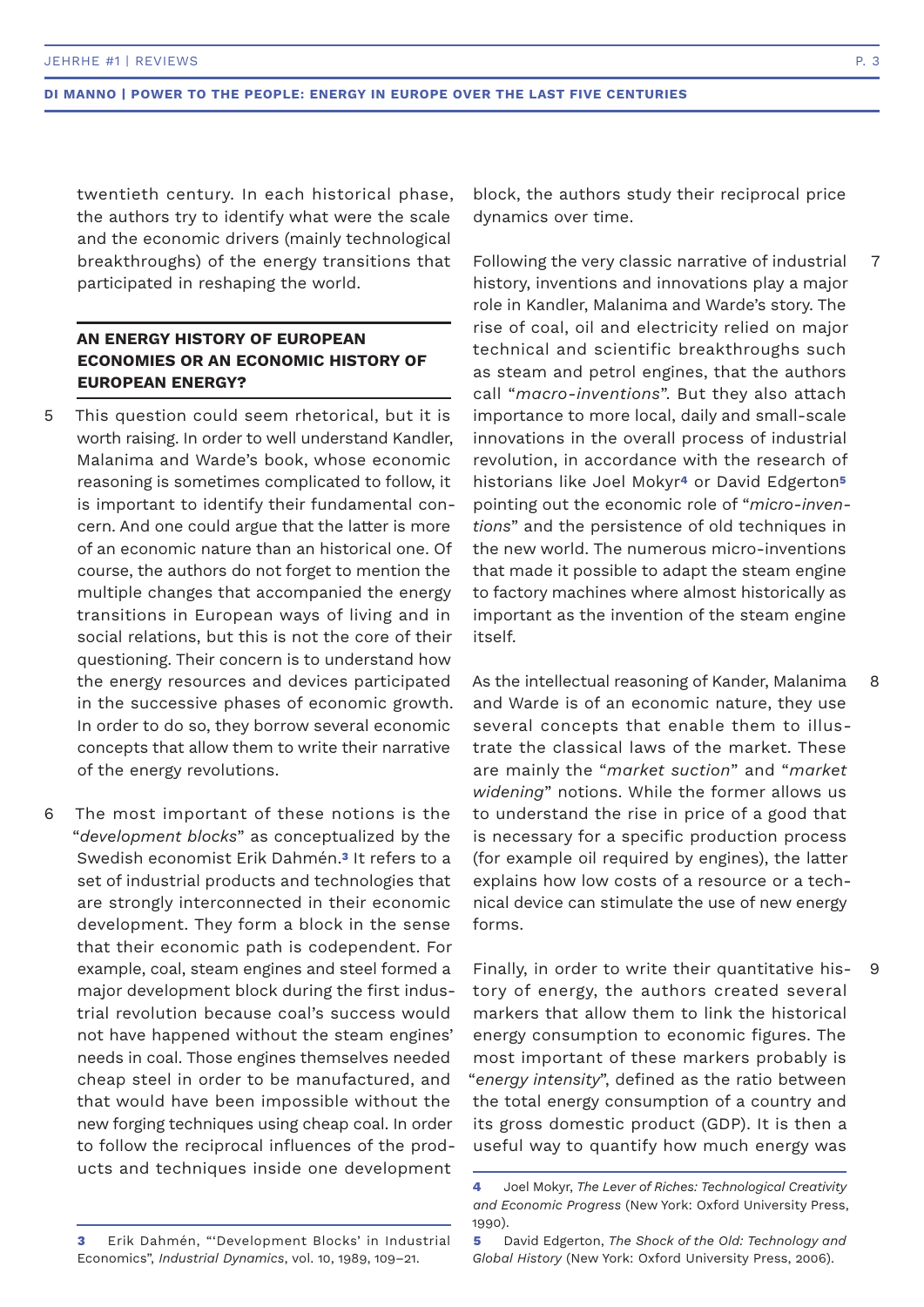necessary to produce an amount of growth at a given time and also to evaluate the evolution of the dependency of growth in energy consumption. The smaller this number is, the less energy is needed to produce the same amount of riches.

## **PRE-INDUSTRIAL ECONOMIES AND THE "PHOTOSYNTHETIC CONSTRAINT"**

- 10 The particularity of Malanima's approach is to consider food as a primary energy source. This allows him to illustrate what he considers to be the economic limit of the energy systems of the pre-industrial agrarian societies. The majority of economic production was performed by human and animal muscles, themselves principally assigned to energy production. Indeed, most of working time was used in order to produce daily energy supplies: agricultural products for human nutrition, fodder for working animals, and firewood for heating. Moreover, the low fertility of European soils required the cultivation of bigger areas compared to other parts of the world. Wind and water-mills were very important as the only sources of non-muscular mechanical energy. They played an important role in the daily life of village communities. But quantitatively speaking compared to cereals, fodder and wood, wind and water represented only a very small amount of the total energy consumption.
- Pre-industrial societies were characterized by their predominant use of reproducible energy sources. Until the 18<sup>th</sup>C. coal represented an insignificant energy source for heating in European countries, except in England where land-scarcity led to a growing consumption of coal from the sixteenth century onwards. According to Malanima, this predominance of vegetal energy systems in pre-industrial societies was a major barrier to economic growth. There were physiological limitations to the increase of human and animal work yield – also implying severe constraints on transport capacities –, and the possibilities of increasing the agricultural productivity were very limited. As a consequence, pre-industrial economies were very sensitive to temperature and climate variations. Nevertheless, the introduction of new crop varieties from America (potatoes, 11

maize, etc.) and the generalization of crop rotation techniques made it possible to compensate population growth from 1500 to 1800.

Malanima's account draws a very rigid or static picture of these three centuries of economic and technical history. For him, "*the agricultural energy basis of past civilizations was the main obstacle to their economic progress*" (80). The inelastic availability of cultivable lands, and the competition between agriculture, pasture and forest activities almost made economic growth impossible. 12

# **COAL AND THE FIRST INDUSTRIAL REVOLUTION**

According to the authors, coal was what allowed European economies to free themselves from the organic energy constraint. The majority of wealth created was no longer the result of the work of muscles, but of machines. Warde puts the stress on a particularity of this new energy system centered on coal, steam power and steel: steam engines made it possible to deploy an amount of power that no previous organic energy converter was able to give. Then steam engines did not only replace human and animal work, they multiplied the production capacities of industrial economies, bringing growth possibilities unknown until then. This growth was also supported by the "*transport revolution*" brought about by steam ships and locomotives. And this new economic growth implied an important increase in the European energy consumption in return. 13

Britain appears at the heart of these dynamics. 14For the authors, this is mainly because of her historical advantage in coal consumption. The technical innovations that led to industrial steam engines were firstly developed there because of her needs in deeper mine digging. The development block formed by coal, steam engines and steel progressively opened the way to easy availability of cheap energy for countries with sufficient coal deposits. This radically transformed the geography of wealth production on global and national scales. Inside countries, industrial cities with high concentrations of workers became the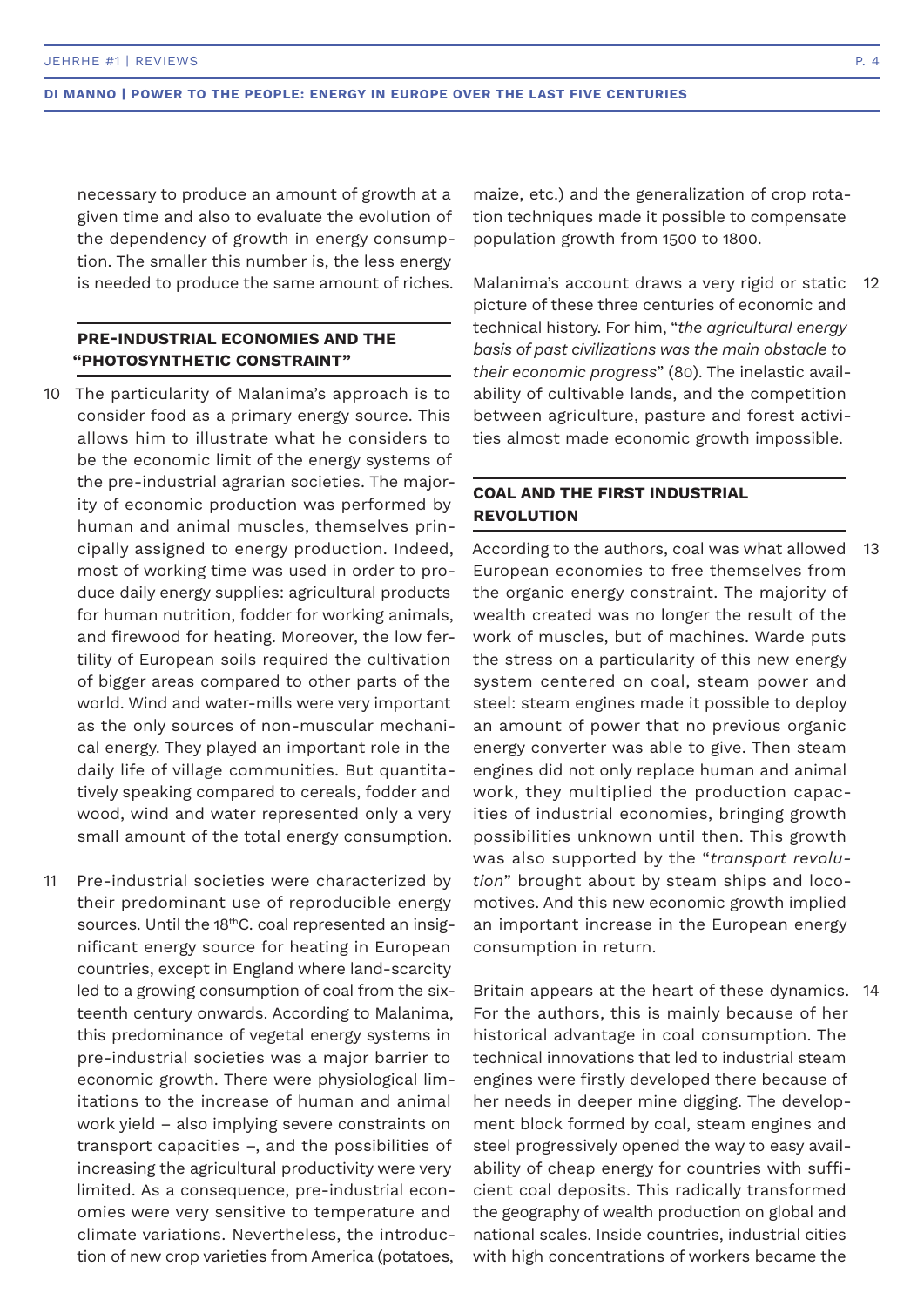core of the production of riches. At an international level Britain, as the most industrialized country and the first European coal producer, clearly played the leading role in the nineteenth century economy. National differences in coal deposits and in the transition dynamics to an industrial economy led to an international and combined division of labor. Even if there were no close links between total energy consumption and income in a cross-country comparison for this period, it appears that the income of a country was clearly linked to the share of coal in its total energy consumption. In other words: nations seeking important growth rates had to go through a coal transition for their industrial and/or transport development.

- Warde insists on both the positive and negative side effects of this energy revolution, in terms of pollution and social changes. In particular it implied a major reorganization of productive processes, with the imposition of a strong discipline on workers, no longer useful for their muscular strength but for their ability in monitoring machines. For the authors, this could be characterized as a "*labor saving*" process. In return, with their new and vital economic role, coal workers were able to gain new social rights and to impulse the emergence of workers' organizations. 15
- Warde also puts the stress on the fact that this coal revolution like the following energy revolutions did not imply the end of the organic energy system. Agriculture was even able to win important productivity rates at the end of the nineteenth century with the development of synthetic fertilizers. And animals still played a vital role for short-distance transport on agricultural fields and in cities. But from a quantitative point of view, organic forms of energy had become insignificant during the nineteenth century. 16

## **OIL, ELECTRICITY AND THE INFORMATION AND COMMUNICATION TECHNOLOGIES IN THE 20TH C.**

17 The twentieth century was characterized by two industrial revolutions and new development blocks studied by Kander. Like the previous ones, they strongly contributed to the rise in

energy consumption and the change in the positioning of the countries. Quantitatively speaking, coal continued to represent an important part of European growth during the whole of the twentieth century. But oil and electricity made it possible to diversify energy sources and brought new domestic and industrial usages.

The development block formed by oil and the 18 internal combustion motor radically transformed the geography of energy supply on a global scale, with the economic emergence of the USA. The liquid nature of oil also allowed more flexibility in its provision. For the authors, the oil development block is centered on the transport domain. It made a new transport revolution possible with cars, fuel ships, and planes. Internal combustion engines created a market suction for oil, that finally ended in a market widening dynamics with the necessity to find other outlets than petrol for crude oil (chemistry, heating, etc.).

According to Kander, the electricity and electric 19 engines development block was revolutionary because of the "*modularity*" of electric power: it can be produced by many primary sources of energy (water, coal, nuclear, etc.) and electric motors can perform a great diversity of tasks from factories to houses. The fluidity of the new energy system can be illustrated by the reaction of the European countries after the two 1970 s' oil shocks: they witnessed a diversification of their energy primary sources with a relative decline in oil consumption and a rise in nuclear electricity and natural gas consumption.

Like the coal development, the oil and electricity 20 emergence required many technical inventions and innovations that led to major efficiency gains in terms of energy use. But as during the nineteenth century, the total energy consumption did not stop rising. From 1800 to 1970 innovations in energy savings always meant more energy consumption. But according to Kander the period after 1970, characterized by the Information and Communication Technologies (ICT) development block, is historically remarkable in the sense that it witnessed a reduction of energy intensity and a stabilization of energy consumption per capita.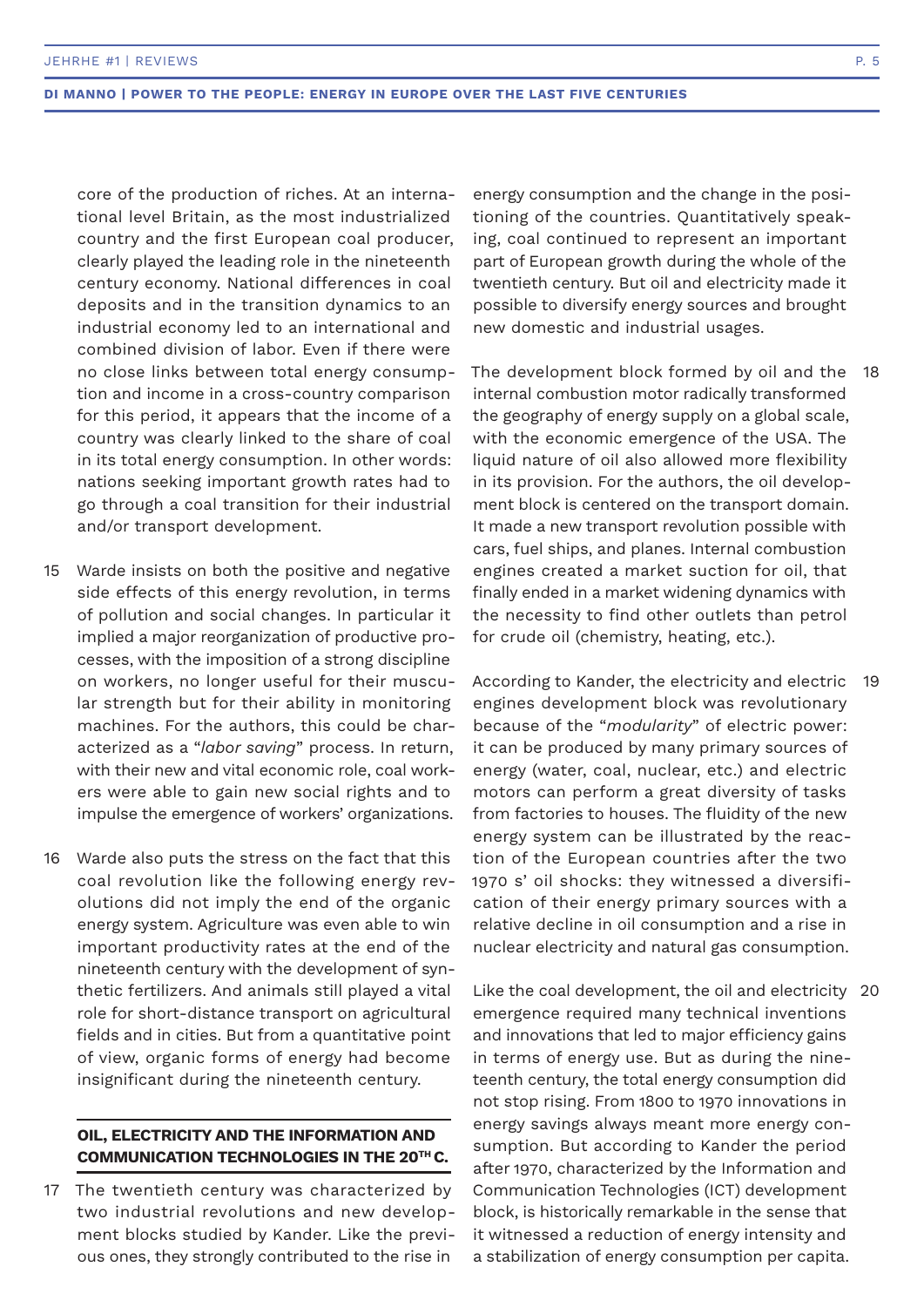This point is probably the most interesting and groundbreaking argument of the book. Kander rejects any interpretation of this energy intensity reduction in terms of "dematerialization" of Western economies. For the author, this phenomenon must be understood as the power-saving effect of the generalization of microelectronic devices in industrial and domestic uses. These devices would have permitted a reorganization and a rationalization of production processes that strongly helped to save energy. Furthermore, the growing specialization of European industry in light manufacturing rather than raw industry would also have permitted to reduce the amount of energy needed to produce the same amount of riches.

## **A (NEO)CLASSIC NARRATIVE OF EUROPEAN INDUSTRIAL HISTORY?**

- 21 Kander, Malanima and Warde's book represents both an impressive overview of the most important research work on history of energy in Europe, and a challenging attempt to re-inject the energy factor into the historical economic analysis. Not only do the authors propose a quantified history of energy consumption and dependence in the European countries. They most importantly offer an economic framework of interpretation (development blocks, market suction and widening, energy intensity) that allows them to link their quantitative energy data to growth figures. But behind this original approach, the narrative of modernity offered by the author follows the most classic historiography on industrial revolution. Modern economies were profoundly reshaped by a series of technical revolutions in the energy domain that inevitably led to the emergence of our industrial world.
- 22 At first, it may seem difficult to characterize the authors' framework in terms of economic analysis: development blocks and the role of innovations evoke Schumpeter's economics, while the interpretations in terms of market suction and widening look more like classical Smithian economics. But in the end, the authors clearly opt for a neoclassical analysis. Price dynamics are the main factor of the evolution of the last

centuries' economies. Path-breaking innovations and micro-inventions in the energy domain were historically important because they made it possible to impulse the new market dynamics (widening of demand, price fall, etc.) that radically transformed our modern societies. According to the authors, the basic laws of the market were the real agents of the historical energy transitions. This represents an important limit of this book, because its narrative strongly tends to depoliticize and naturalize energy history over the last centuries, as if there were no winner and loser of these transitions. Yet for several decades now, important works on social history of science and technology put the stress on the fact that no technical evolution ever went without protests and the reinforcement of political and economic interest for some people.**<sup>6</sup>**

Another limit of this book is its restriction to a 23 West European geographical scope. This would not be a problem if the author only intended to produce a statistical survey. But the point here is to make a whole analysis of European economies in the chosen historical period. Even in the sixteenth century, European economies had begun to be integrated into global networks of trade and production. Is it really meaningful then, to link European countries growth rates (a more and more international phenomena since the sixteenth century) to national energy consumption data? For example, the authors did not take into account the food consumption of slaves on the American continent, while their work in cotton production strongly participated in shaping the West European economies from 1600 to 1800. And for the current period, the authors' interpretation of the power saving phenomena in European countries is strongly questionable. With the current globalization of industrial production, the international division of labor and the strong co-dependency between every national economy, does it really make sense to attempt to link national growth products with national energy consumption data?

**<sup>6</sup>** Langdon Winner, "Do Artifacts Have Politics?", *Daedalus*, vol. 109/1, 1980, 121–36; François Jarrige, *Technocritiques : Du refus des machines à la contestation des technosciences* (Paris : La Découverte, 2014).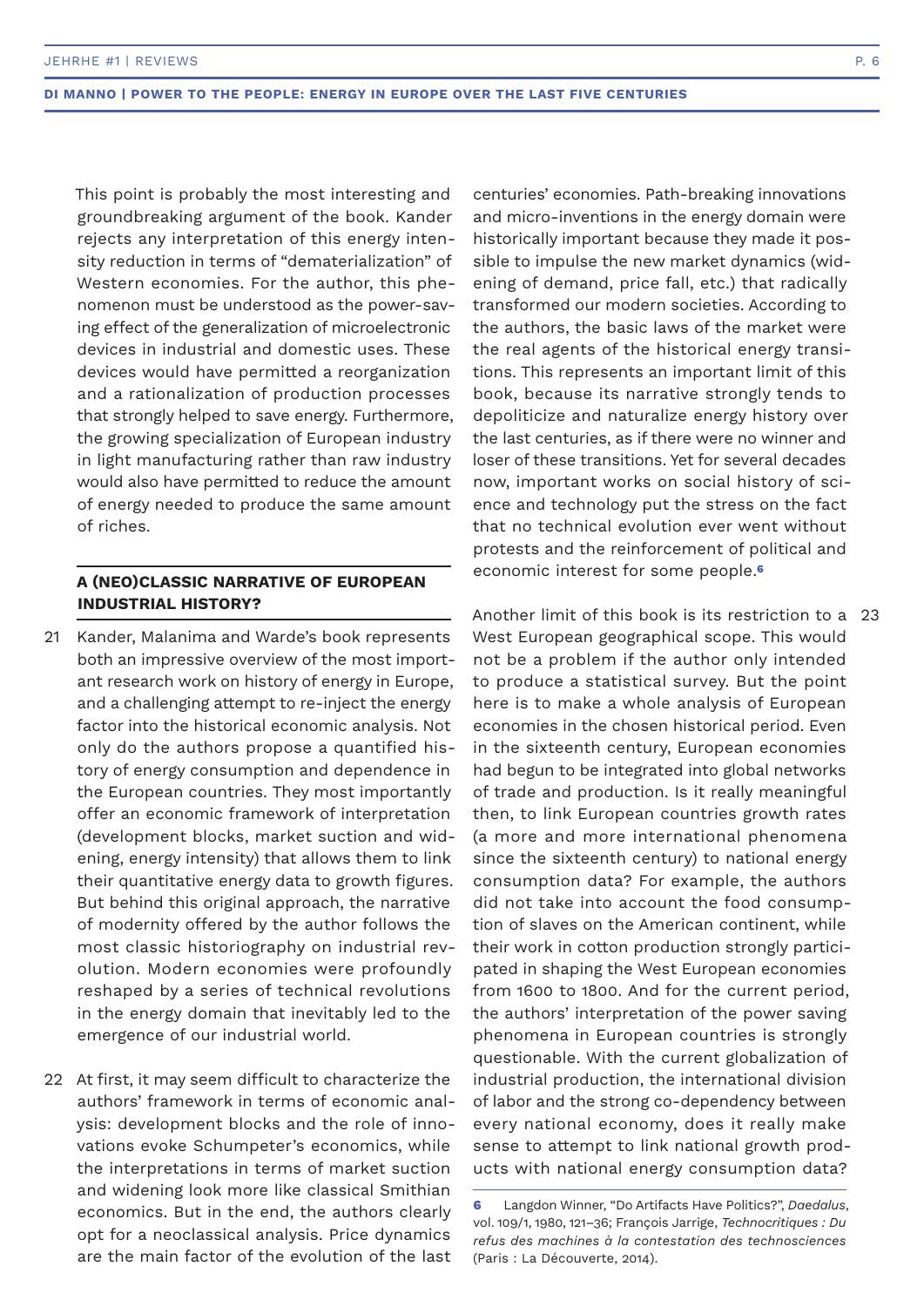On a global scale, energy consumption has not stopped growing since 1970. And would it be possible for European countries to currently experience such an energy saving phenomena, if Asian energy consumption had not risen remarkably since 1970?

## **OTHER POSSIBLE NARRATIVES FOR THE ENERGY HISTORY OF EUROPE**

- The Kander, Malanima and Warde's limitation 24 to a classical economics analysis too strongly restrains the understanding of the relations between energy and economic transformations since the sixteenth century. Some research tracks will here be suggested in order to diversify the narratives that can be drawn from the data compiled by the authors. These proposals are inspired by recent research in critical history of science and technology, such as Christophe Bonneuil and Jean-Baptiste Fressoz's work on the Anthropocene.**7** Each of these narratives shares the same approach: they do not analyze energy transitions as the achievement of an inevitable economic process opened by technical innovations. On the contrary, they believe that energy transitions were the result of political choices and very individual economic interests.
- 25 Firstly, we could think of another reading of the relations between emancipation and energy. This story would then be centered on the historical struggles against and for energy transformations. For example, it seems obvious for the authors to consider firewood as a commodity since the sixteenth century. However, research in social history such as Edward Palmer Thompson's on forest-wood in Britain**8** clearly demonstrated that the emergence of wood as an economic commodity was the result of several decades of social struggles about the imposition of a wood market. This was rendered possible with

the strengthening of the repressive modern states. Land and wood scarcity "for the people" in England was the result of a long process of land and forest appropriation and enclosure with state support. Coal emergence and the industrialization of European economies would have been impossible without these severe political measures, that allowed the making of the urban working class. If energy transitions had always meant empowerment for the people, there would have been no Luddite movements in the nineteenth century, nor current struggles for environmental justice. Furthermore, one could argue that the energy intensity reduction phenomena described by Kander at the end of the book are much more related to the emergence of ecological struggles in the years 1970 than it is to ICT devices. Confronted with growing concerns about environmental destruction and climate change, European countries have been progressively pushed into presenting a lower carbon dioxide emission profile.

Another way to reinterpret the history of energy 26in Europe since 1500 would be an attempt to link the long term energy series provided by Kander, Malanima and Warde to the question of the emergence of the modern states. As many works in economic history or in history of science and technology demonstrated, those modern states were strongly involved in pushing technological development as a way of increasing their power.**<sup>9</sup>** From this point of view, economic markets are not just abstract entities but they result from very concrete state economic policies. During the last five centuries energy resources were not only commodities but also a central means for European states in order to affirm their economic and military superiority. The cheapness of coal in nineteenth century England had a lot to do with canal construction by the state in order to allow coal transport. And European electricity would not have proved profitable

**<sup>7</sup>** Christophe Bonneuil, Jean-Baptiste Fressoz, *The Shock of the Anthropocene: The Earth, History and Us* (London, New York: Verso, 2017).

**<sup>8</sup>** Douglas Hay, Peter Linebaugh, John G. Rule, Edward P. Thompson, Cal Winslow, *Albion's Fatal Tree: Crime and Society in Eighteenth-Century England* (London, New York: Verso, 2011 [1975]).

**<sup>9</sup>** As examples for the British and French cases, see Eric H. Ash, *Power, Knowledge, and Expertise in Elizabethan England* (Baltimore, London: Johns Hopkins University Press, 2004). Philippe Minard, *La Fortune du colbertisme. Etat et industrie dans la France des Lumières* (Paris: Fayard, 1998).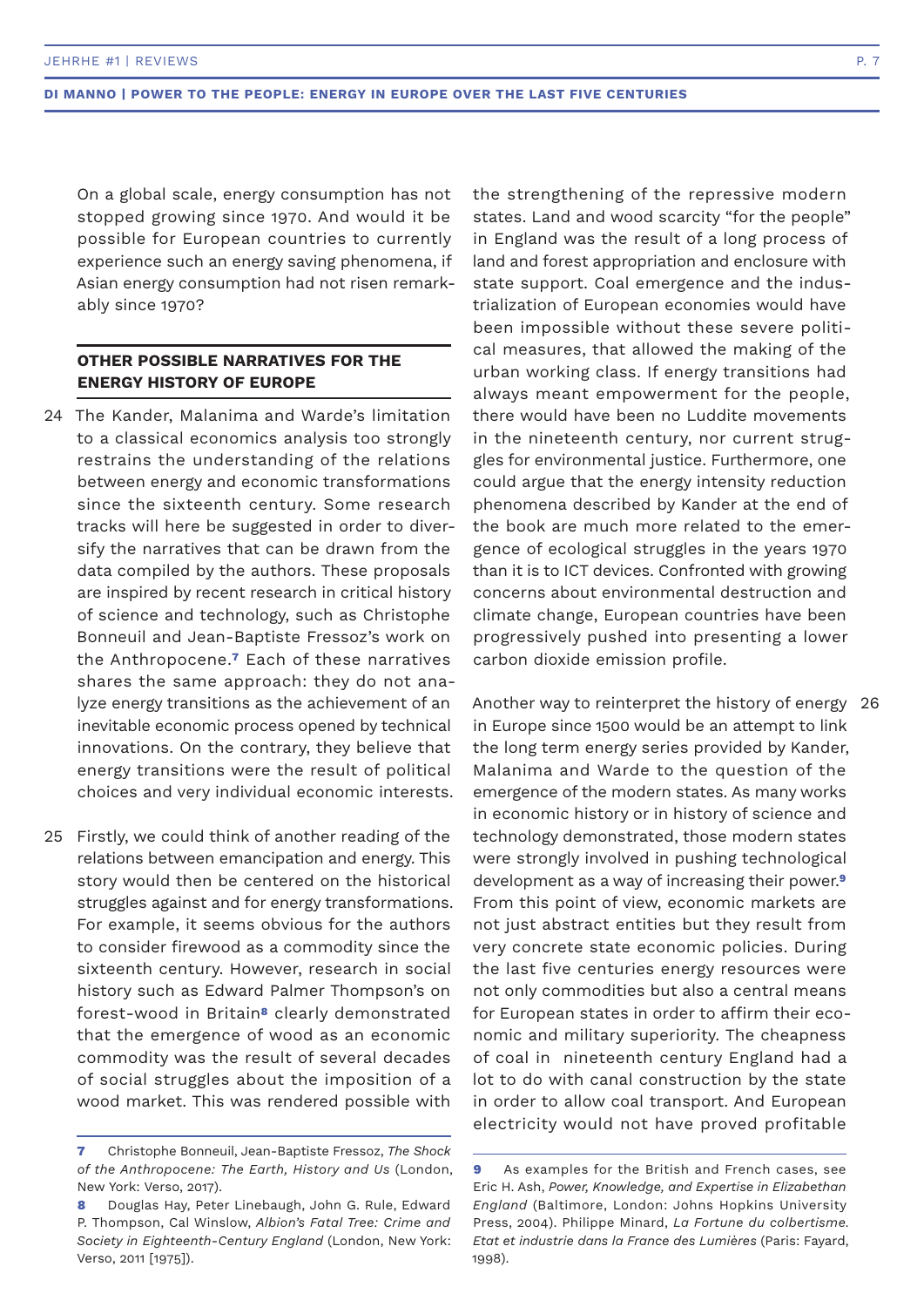without the huge state investments in electrical infrastructure and nuclear devices. And the control of energy resources was one of the priorities of European countries' imperialistic policies throughout the nineteenth and twentieth

## 27 centuries.

Many other narratives could be drawn from Kander, Malanima and Warde's book. One of these would be to follow the evolution of the concept of energy during the historical period chosen by the authors. The latter do not examine as historians the scientific notion that they use to construct their data, as if it was obvious that firewood of the sixteenth century, muscle-work from seventeenth century horses, coal of the nineteenth century and electricity from a

twentieth century nuclear plant were commensurable things. This in fact is the result of a longtime evolution in the history of ideas, that was strongly linked to the technical evolutions that the authors describe in their book. Nevertheless, those possible alternatives in the reading of the last five centuries' energy history do not invalidate the serious work of Kander Malanima and Warde. They just remind the readers about the necessity of not restraining the understanding of energy consumption history to a market dynamics. In any case, *Power to the People* and its numerous figures and graphs remain a very useful reference for anyone interested in the history of energy consumption over the last five centuries.